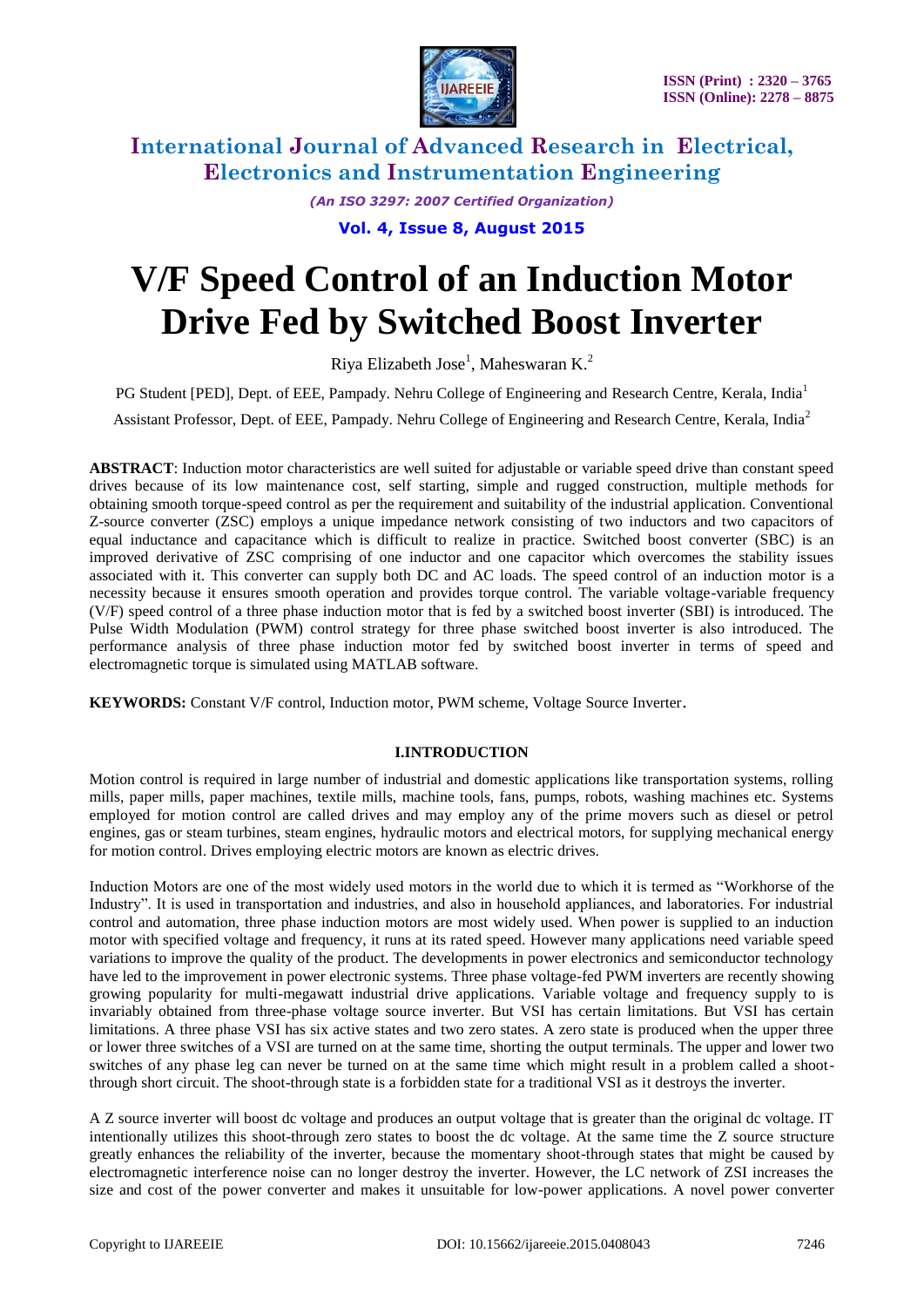

*(An ISO 3297: 2007 Certified Organization)*

# **Vol. 4, Issue 8, August 2015**

called switched boost inverter (SBI) is an improved derivative of ZSI which exhibits similar advantages of ZSI with lower number of passive components and more active components compared to ZSI.

This paper presents a power converter called switched boost inverter (SBI) to drive a three phase induction motor. It is often required to control the output voltage of inverter for the constant voltage/frequency (V/F) control of an induction motor. PWM (Pulse Width Modulation) based firing of inverter provides the best constant V/F control of an induction motor. Amongst the various PWM techniques, the sinusoidal PWM is good enough and most popular that provides smooth changeover of V/F, four quadrant operation, harmonic elimination, etc in both closed and open loop applications. Three phase induction motors are reliable, robust, and highly durable and of course need less maintenance.

Rest of the paper is organized as follows. Section II presents the V/F control of induction motor fed by SBI. PWM control strategy of the converter is described in Section III. Simulation results are in given in section IV and paper is ended with a conclusion in section V.

### **II.LITERATURE SURVEY**

Induction motors are the most widely used motors due to their reliability, low cost and robustness. Out of the several methods of speed control of an induction motor, constant V/F speed control method is most widely used due to its simplicity [1]. In this method, the V/F ratio is kept constant which in turn maintains the magnetizing flux constant so that the maximum torque remains unchanged [4]. Z Source inverter overcomes the shoot through short circuit problem of VSI. But ZSI has certain disadvantages which were overcome by switched boost inverter [3], [5]. Modified pulse width modulation technique have been developed for a three phase switched boost inverter [2]. Simulation and analysis of V/F control of Induction motor have been studied [1].

### **III. V/F CONTROL OF INDUCTION MOTOR FED BY SBI**

In recent year, researches are focused towards distributed power generation in order to meet the power crises. These distributed generation (DG) systems consists of different renewable energy sources such as solar, wind, fuel cell etc.



Fig.1: Block diagram of open V/F control of an induction motor fed by SBI

Figure 1 shows the block diagram representation of an induction motor that is fed by a switched boost inverter. The inverter input may be any renewable energy sources. Here, a dc source is considered. This switched boost inverter is then used to drive a three phase induction motor. The speed of the induction control is controlled by scalar method called V/F control method where the ratio of voltage to frequency has to be maintained constant thus maintaining the flux constant. By keeping the flux constant the maximum torque will be constant for varying speed. In order to maintain a constant V/F ratio, the output voltage of the inverter has to be controlled which is done by the PWM control circuit.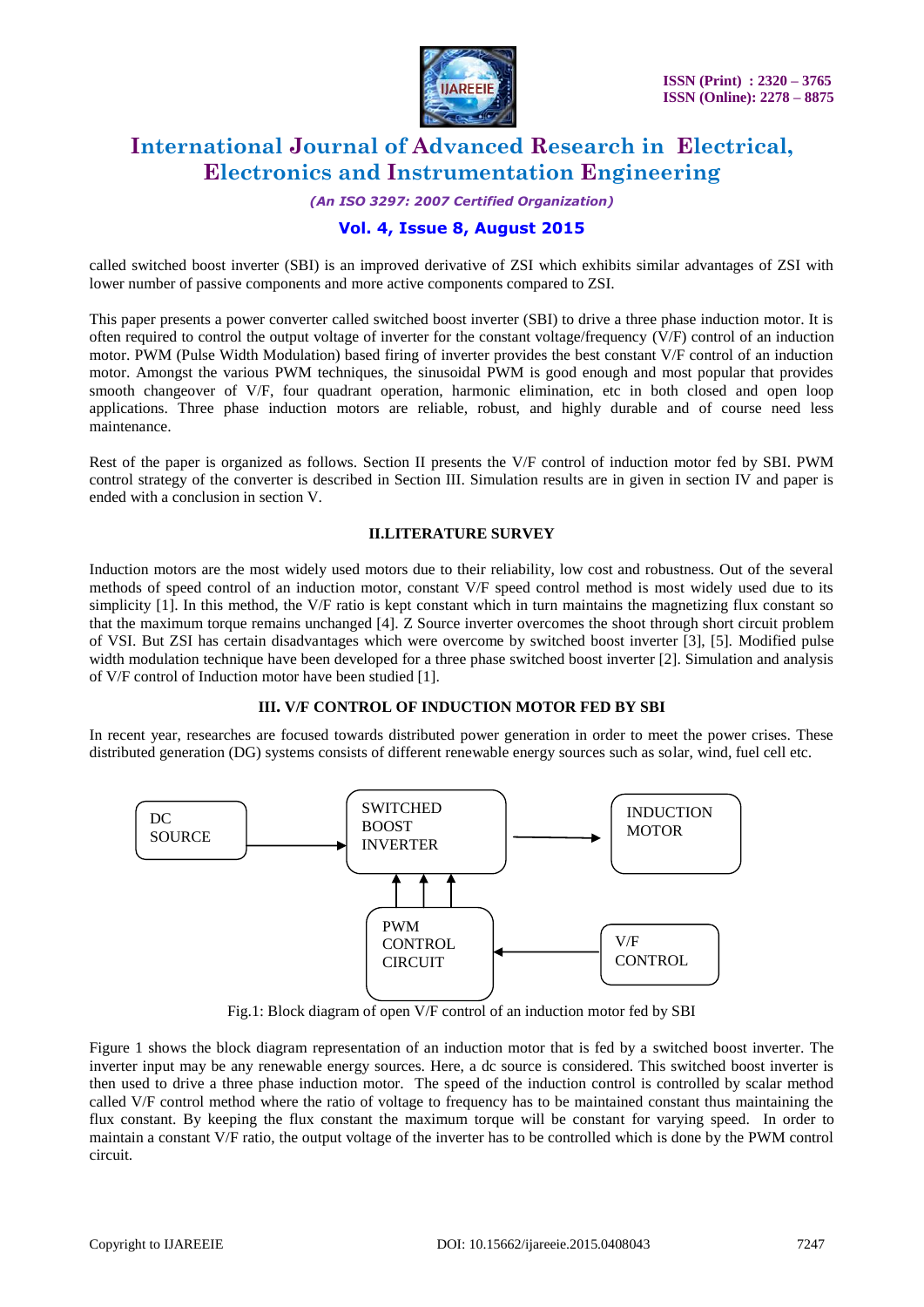

*(An ISO 3297: 2007 Certified Organization)*

# **Vol. 4, Issue 8, August 2015**

### **IV. STEADY STATE OPERATION OF SBI**

Switched boost converter (SBC) is able to buck or boost the input voltage in a single stage to get the desired output voltage. Fig.1 shows the schematic of a three phase SBI in which a switched boost network comprising of one active switch (S), two diodes (Da,Db), one inductor (L) and a capacitor (C) is connected between voltage source Vg and inverter bridge. Similar to ZSI, the SBI utilizes the shoot-through state of the H-bridge inverter (both switches in one leg of the inverter are turned on simultaneously) to boost the input voltage Vg to Vc.

To explain the steady-state operation of the SBI, assume that the inverter is in shoot-through zero state for duration  $D.T_s$  in a switching cycle T<sub>s</sub>. The switch S is also turned on during this interval. As shown in the equivalent circuit of Fig. 2(a), the inverter bridge is represented by a short circuit during this interval. The diodes Da and Db are reverse biased (as  $V_C > V_g$ ), and the capacitor C charges the inductor L through switch S and the inverter bridge. The inductor current in this interval equals the capacitor discharging current.



Fig.1. Schematic of three phase SBI

For the remaining duration in the switching cycle  $(1 - D)$ . T<sub>s</sub>, the inverter is in non-shoot-through state, and the switch *S* is turned off. The inverter bridge is represented by a current source in this interval as shown in the equivalent circuit of Fig.2(b). Now, the voltage source Vg and inductor L together will supply power to the inverter and the capacitor through diodes Da and Db. The inductor current in this interval equals the capacitor charging current added to the inverter input current. Note that the inductor current is assumed to be sufficient enough for the continuous conduction of diodes Da and Db for the entire interval  $(1 - D)$ . T<sub>s</sub>.



Fig.2. (a) Equivalent circuit diagram of SBI during the interval  $DT_s$  (b) Equivalent circuit diagram of SBI during the interval  $(1-D)T_s$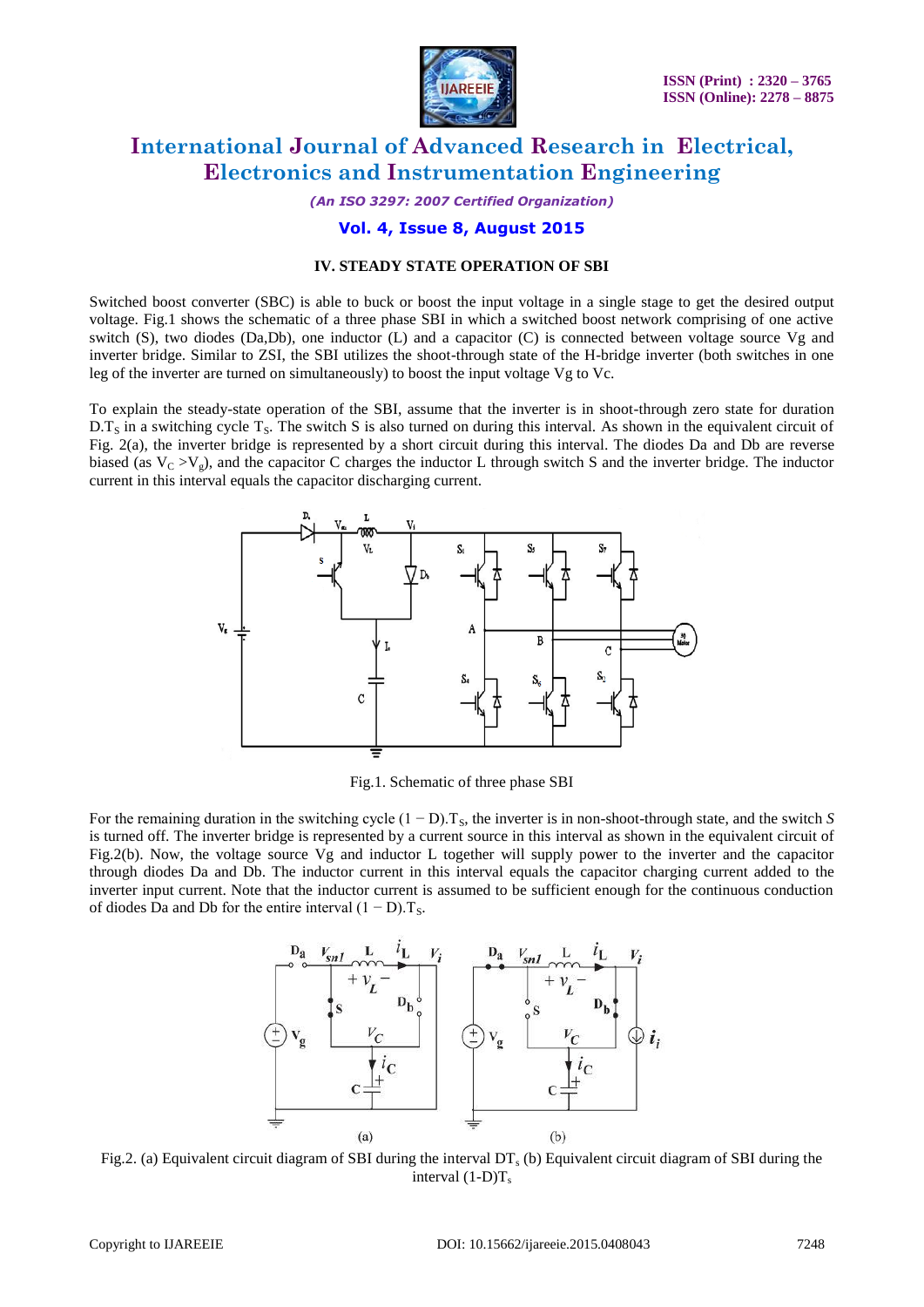

*(An ISO 3297: 2007 Certified Organization)*

# **Vol. 4, Issue 8, August 2015**

Under steady-state, the average voltage across the inductor and the average current through the capacitor in one switching cycle should be zero. Using volt–second balance, we have

$$
V_c \cdot D + (V_g - V_c) \cdot (1 - D) = 0 \tag{1}
$$

$$
\frac{V_c}{V_g} = \frac{(1 - D)}{(1 - 2D)}\tag{2}
$$

The average dc link voltage Vi can be calculated as

$$
V_i = 0.D + V_c.(1 - D) = V_c.(1 - D)
$$
\n(3)

The peak output AC line voltage is given by,

$$
V_{\rm om} = M V_C
$$

$$
V_{om} = \frac{(1 - D)MV_g}{(1 - 2d)}\tag{5}
$$

It is observed from equation (3) and (5) that  $V_C$  can be boosted and  $V_{om}$  can be bucked or boosted based on the shootthrough duty ratio D and modulation index M.

#### **V. PWM TECHNIQUE**

As mentioned earlier, the SBI requires shoot-through state of the inverter bridge for its operation. Also there is an extra switch "S" which should be synchronized with the shoot-through state of the inverter bridge. So, the PWM control techniques of a VSI cannot be directly used to generate the gate control signals (GS, GS1, GS3, GS5, GS4, GS6, GS2) of the three-phase SBI.

This section describes a PWM control strategy suitable for the gate control signal generation of three-phase SBI. The technique is derived from the traditional unipolar sine-triangle PWM of three-phase VSI. The PWM strategy of the three-phase SBI involves the comparison of five modulation signals with a high frequency triangular carrier  $(v_{\text{tri}})$ . Out of these five modulation signals two are dc ( $-V_{ST}$  and  $+V_{ST}$ ) signals, and three are sinusoidal ( $v_{\text{ma}}$ ,  $v_{\text{mb}}$ ,  $v_{\text{mc}}$ ) signals which are phase shifted by 120° from each other. Fig.3 depicts all the five modulation signals and the triangular carrier signal. The mathematical equations for  $v_{\text{ma}}$ ,  $v_{\text{mb}}$ ,  $v_{\text{mc}}$ ,  $+V_{ST}$ ,  $-V_{ST}$ , and  $v_{\text{tri}}$  are given below.

> $v_{ma} = MV_n \sin(\omega t)$  $v_{mb} = MV_n \sin(\omega t - 120)$  $v_{mc} = MV_p \sin(k\omega t - 240)$  $+V_{st} = +V_n(1 - D)$  $-V_{st} = -V_n(1 - D)$

Note that  $V_P$  is the peak value of the carrier signal *v*tri, M is modulation index, D is shoot-through duty ratio, and  $f_S$  $(=1/T<sub>S</sub>)$  is the switching frequency of SBI. Also,  $\omega$  (=  $2\pi f = 2\pi/T$ ) is the fundamental frequency of the desired AC

(4)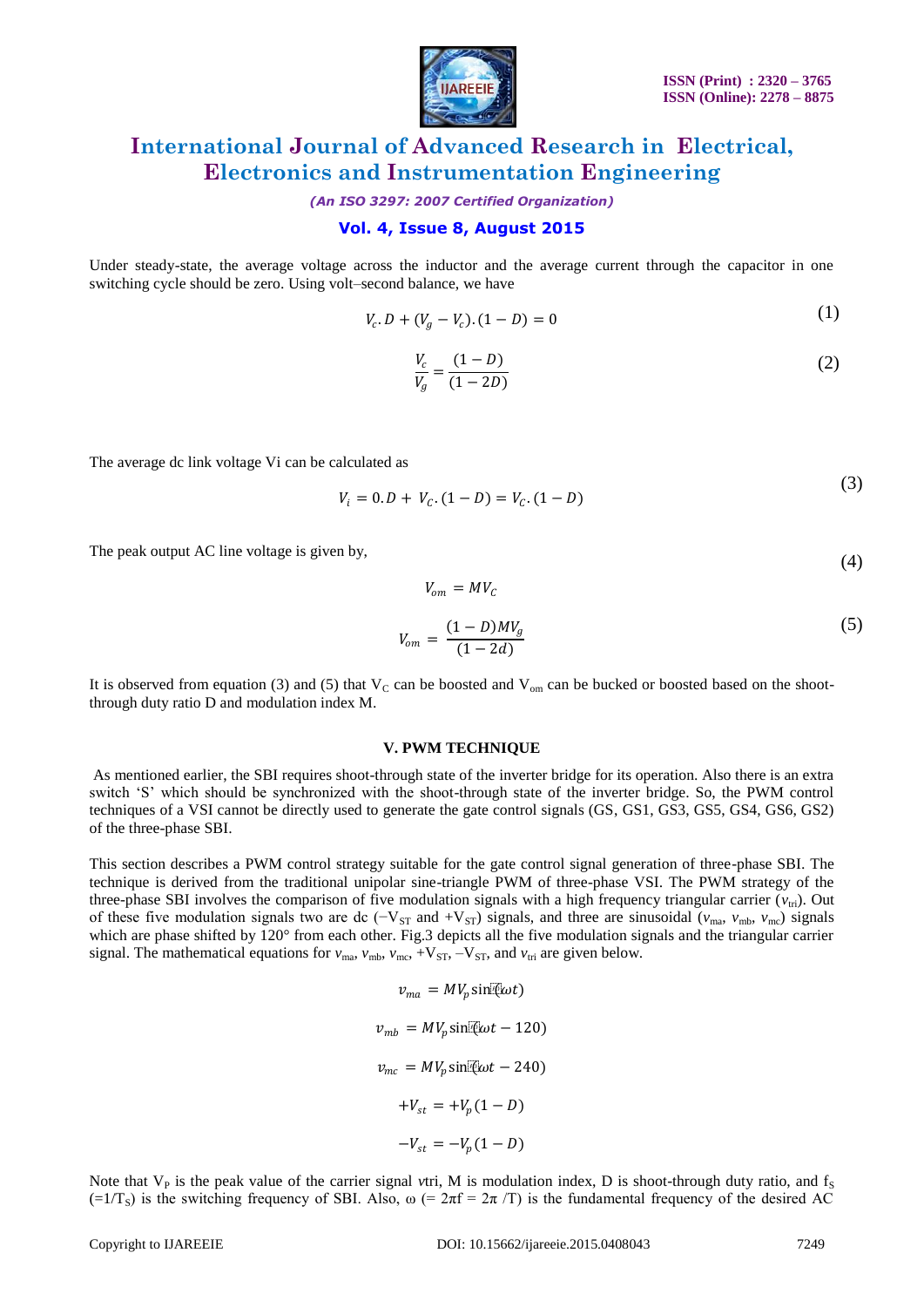

*(An ISO 3297: 2007 Certified Organization)*

# **Vol. 4, Issue 8, August 2015**

output voltage of the SBI. Each complete cycle  $(0 \le \omega t \le 360)$  of the sinusoidal modulation signals has been divided into four intervals depending on the value of  $\omega$ t. These four intervals are 1)  $0 \le \omega t \le 90$ , 2)  $90 \le \omega t \le 210$ , 3)  $210 \le \omega t \le$ 330°, 4)  $330 \le \omega t \le 360$ .



Fig.3. (a) The five modulation signals ( $v_{\text{ma}}$ ,  $v_{\text{mb}}$ ,  $v_{\text{mc}}$ , +V<sub>ST</sub>, -V<sub>ST</sub>) (b) The triangular carrier signal ( $v_{\text{tri}}$ ) used for the gate control signal generation of the three-phase SBI

The switch 'S' of the SBI should be turned on (i.e.,  $G_S$  has to be high) when the SBI is in shoot-through state and it should be turned off (GS is low) when the SBI is in non-shoot-through state. The SBI is in non-shoot-through state when the gate control signals of upper and lower switches in all the three phase legs are complimentary to each other, i.e., when  $G_{s1}=G_{sd}$ ,  $G_{s3}=G_{sd}$ ,  $G_{s5}=G_{s2}$ . Otherwise, the SBI will be in shoot-through state. The signal  $G_{s}$  should be low when  $-V_{ST}$  < *v*tri < +V<sub>ST</sub>. Fig.4 shows an example for generating the gate control signals of the three-phase SBI when  $\omega t = 60^\circ$ . The filled areas in  $G_S$ ,  $G_{S1}$ ,  $G_{S4}$ ,  $G_{S3}$ , and  $G_{S6}$  of Fig.4 represent that the SBI is in the shoot-through state. Note that the switching frequency  $f_S \gg f$ , the frequency of the modulation signals. So, the three sinusoidal modulation signals,  $v_{\text{ma}}$ ,  $v_{\text{mb}}$ , and  $v_{\text{mc}}$  are assumed to be constants for one switching cycle  $T_s$  in Fig.4.



Fig.4. Gate control signal for SBI for  $\omega t = 60^\circ$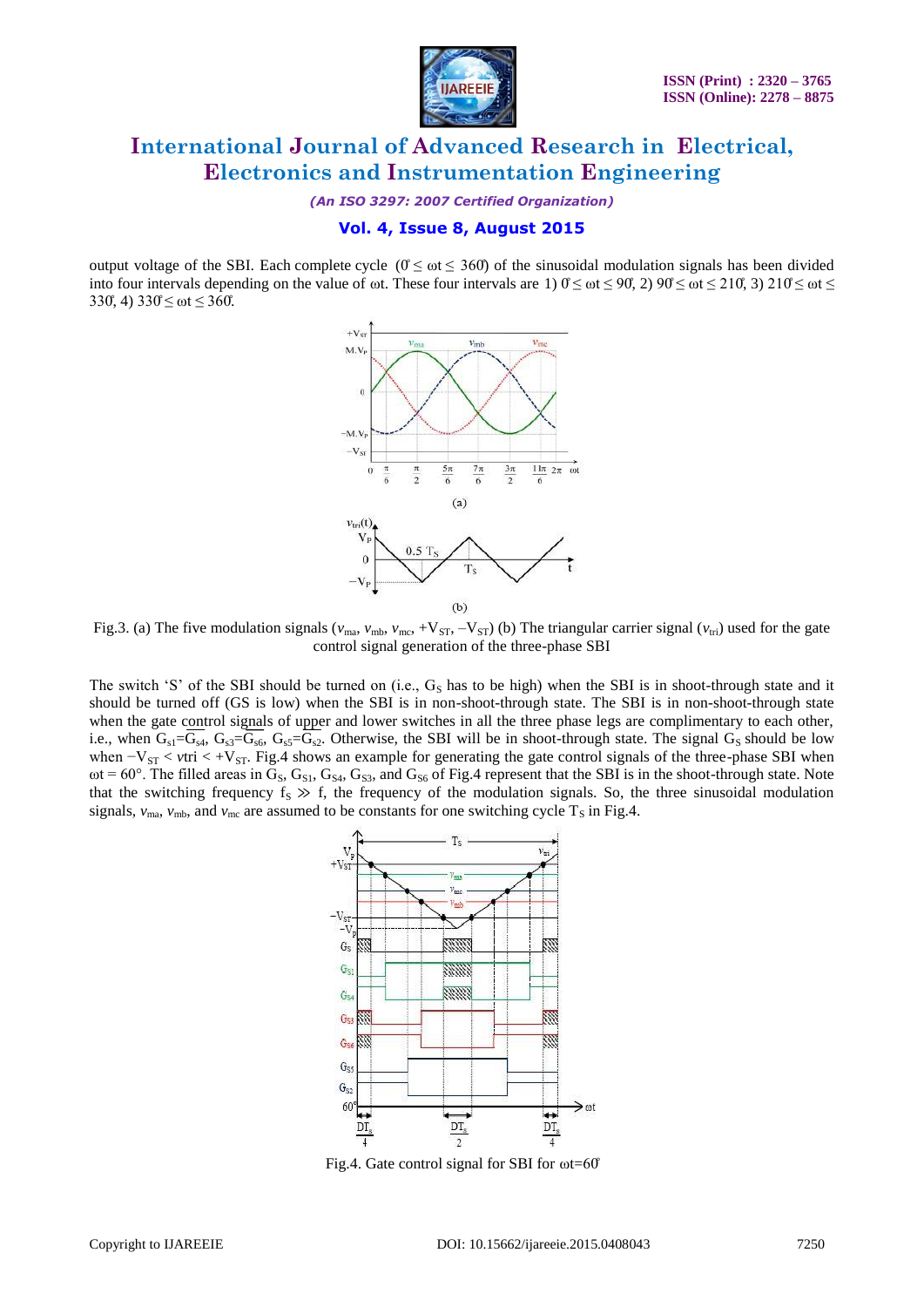

*(An ISO 3297: 2007 Certified Organization)*

# **Vol. 4, Issue 8, August 2015**

It can be observed from Fig. 4 that, at negative peak of the triangular carrier signal *v*tri, switches S1 and S4 are turned on (since both G<sub>S1</sub> and G<sub>S4</sub> are high) simultaneously for duration of  $DTs/2$ . Similarly, at the positive peak of *v*tri, switches S3 and S6 are turned on (since both  $G_{S3}$  and  $G_{S6}$  are high) simultaneously for duration of DT<sub>S</sub>/2. Note that the gate control signal for the switch S (GS) is also high during both the shoot-through intervals. In the similar manner, for other values of ωt also, the gate control signals for the SBI can be generated.

### **VI. RESULT AND DISCUSSION**

The circuit along with the PWM control has been designed and implemented using MATLAB Simulink. Fig.5 shows the simulation diagram of a V/F control of a three phase induction motor fed by switched boost inverter. For simulation in parameter has been taken as, input DC voltage source  $Vg = 400$  Volts, inductor L = 0.2 mH, capacitor C = 1500  $\mu$ F, switching frequency fs = 10 kHz, Hz, shoot through duty ratio  $d = 0.4$ . Induction motor parameters are taken as, fundamental frequency f=50, modulation index  $M = 0.8$ , pole = 4, Set speed = 1400rpm.



Fig.5. Simulation diagram of a SBI fed induction motor

Fig.6 shows the generation of PWM control signals for  $\omega$ t=60°. It is the pulses that have been generated for providing gating signal for the switches.



Fig.6. PWM control signals for ωt=60̊